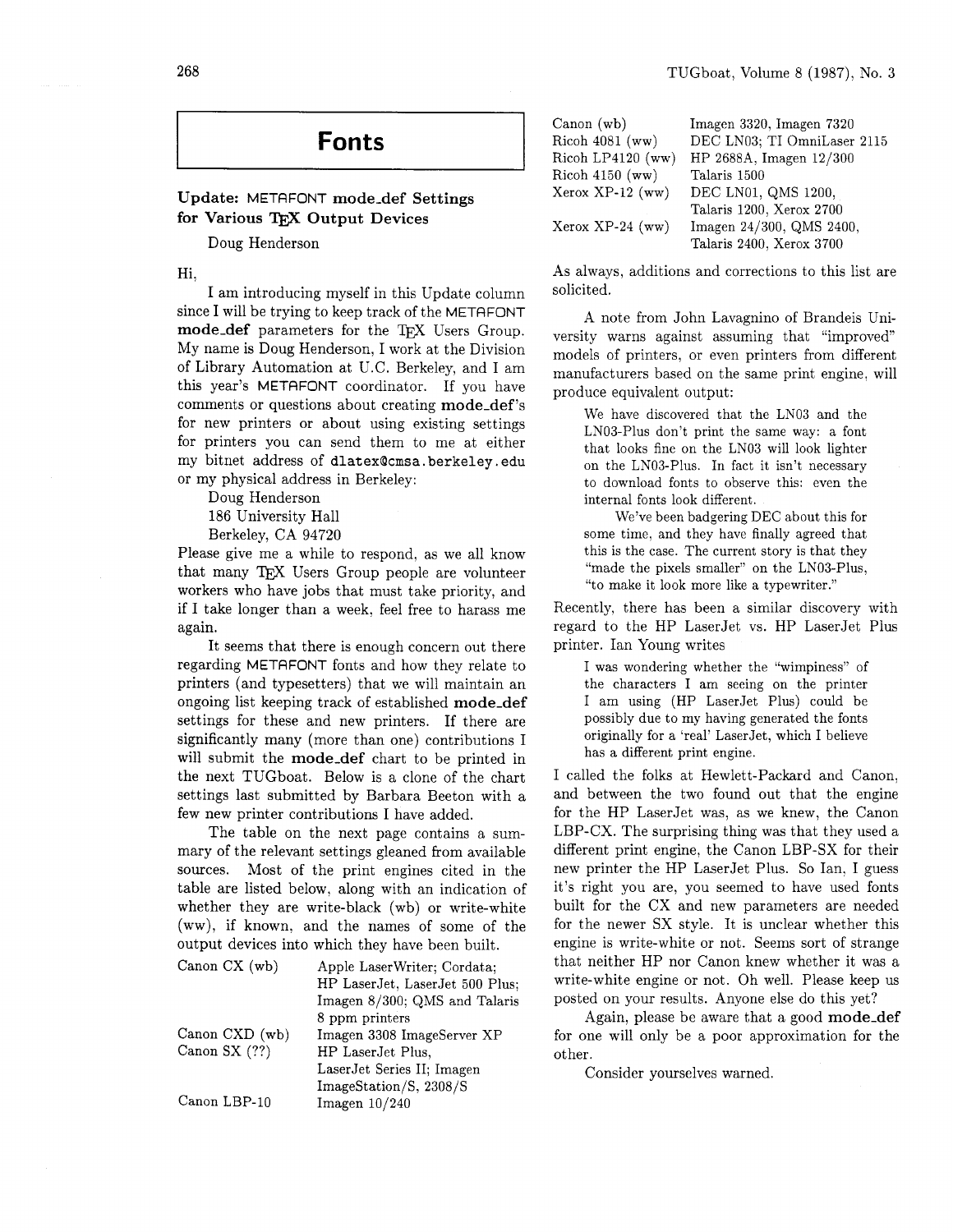|            | Source of information                                | $pixels\_per\_inch$ | blacker | fillin               | <i>o_correction</i> | $aspect\_ratio$ |
|------------|------------------------------------------------------|---------------------|---------|----------------------|---------------------|-----------------|
| PLAIN.MF   |                                                      |                     |         |                      |                     |                 |
| proof      |                                                      | 2601.72             | 0       | 0                    | $\mathbf 1$         |                 |
| lowres     |                                                      | 200                 | .65     | $\cdot$              | $\cdot$             |                 |
| WAITS.MF   |                                                      |                     |         |                      |                     |                 |
| dover      | (Xerox Dover)                                        | 384                 | 1.2     | 0                    | .6                  |                 |
| imagen     | (Canon CX)                                           | 300                 | 0       | $\cdot$ <sub>2</sub> | .6                  |                 |
| qms        | $(Xerox XP-12E)$                                     | 300                 | $.75*$  | 0*                   | $.5*$               |                 |
| aps        | (APS-Micro5)                                         | 722.909             | $\cdot$ | $\cdot$              | 1                   |                 |
| crs        | (Alphatype CRS)                                      | $4000 + 4000/3$     | $\cdot$ | 0                    | 1                   |                 |
| boise      | (HP 2680A)                                           | 180                 | .55     | $\cdot$              | .3                  |                 |
| DD         | (DataDisc terminal)                                  | 70                  | 0       | 0                    | $\cdot$             |                 |
| canon      | (Canon LBP-10)                                       | 240                 | $\cdot$ | $\cdot$              | $\cdot$             |                 |
| newDD      | (DataDisc terminal)                                  | 70                  | 0       | 0                    | $\cdot$ .2          | 4/3             |
| cg         | (Compugraphic 8600)                                  | 1301.5              | $\cdot$ | $\cdot$              | 1                   | 1569/1301.5     |
| epson      |                                                      | 240                 | 0       | 0                    | $\cdot$             | 9/10            |
|            | Charles Karney, TEXhax 86#4, Oct 86 [Note 1]         |                     |         |                      |                     |                 |
| qms        | $(Xerox XP-12E)$                                     | 300                 | .8      | $\cdot$              | $\cdot$             |                 |
|            | John Gourlay, May 87 [Note 2; TUGboat 8#2, page 10]  |                     |         |                      |                     |                 |
| xeroxxxvii | $(Xerox XP-12)$                                      | 300                 | .6      | $-.3$                | .6                  |                 |
|            | Charles LaBrec, TEXhax 86#6, Oct 86 [Note 3]         |                     |         |                      |                     |                 |
| decln      | (Ricoh 4080)                                         | 300                 | .9      | $-.2$                | .5                  |                 |
|            |                                                      |                     |         |                      |                     |                 |
|            | Stan Osborne, Apr 87 [Note 4]                        |                     |         |                      |                     |                 |
| decln      | (Ricoh 4080)                                         | 300                 | .2      | -.4                  | .5                  |                 |
|            | Janene Winter, May 87 [Note 5; TUGboat 8#2, page 20] |                     |         |                      |                     |                 |
| ibm        | (IBM 3820) (wb)                                      | 240                 | .65     | $-.2$                | .45                 |                 |
| ibm-a      | $(IBM 3812)$ (wb)                                    | 240                 | .4      | $-.2$                | $\cdot$             |                 |
| ibm-b      | $(IBM 3800)$ $(wb)$                                  | 240                 | $\cdot$ | $-.1$                | .6                  |                 |
| ibm-c      | $(IBM 4250)$ (wb)                                    | 600                 | .05     | 0                    | .6                  |                 |
| sherpa     | $(HBM 6670)$ (ww)                                    | 240                 | 1       | 1                    | .6                  |                 |
|            | Matthias Feyerabend, GSI, Darmstadt, May 87 [Note 6] |                     |         |                      |                     |                 |
| ibmlaser   | (IBM 3820)                                           | 240                 | .3      | $^{-1}$              | $\cdot$             |                 |
| bensmall   | (Benson 9211)                                        | 200                 | $-.5$   | 0                    | .4                  |                 |
| bensmall   | alternate settings                                   | 200                 | 0       | 0                    | .4                  |                 |
|            | for problem fonts                                    |                     |         |                      |                     |                 |
| benbig     | (Benson 9436)                                        | 254                 | $-.8$   | 0                    | $\cdot$             |                 |
| benbig     | [alternate settings]                                 | 254                 | $-.1$   | 0                    | $\cdot$             |                 |
|            | for problem fonts                                    |                     |         |                      |                     |                 |
|            | Doug Henderson, DLA, Berkeley, Sep. 87 [Note 7]      |                     |         |                      |                     |                 |
| varityper  | (Varityper VT-600)                                   | 600                 | $\cdot$ | $\cdot$              | .8                  |                 |
| linoone    | (Linotronic 100)                                     | 1270                | $\cdot$ | $\cdot$              | $\mathbf 1$         |                 |
| linothree  | (Linotronic 300)                                     | 2540                | $\cdot$ | $\cdot$              | 1                   |                 |
|            |                                                      |                     |         |                      |                     |                 |

## Typical **mode-def** parameter settings for CM fonts

\* **A** note in **WAITS** .MF states that these settings are conjectural.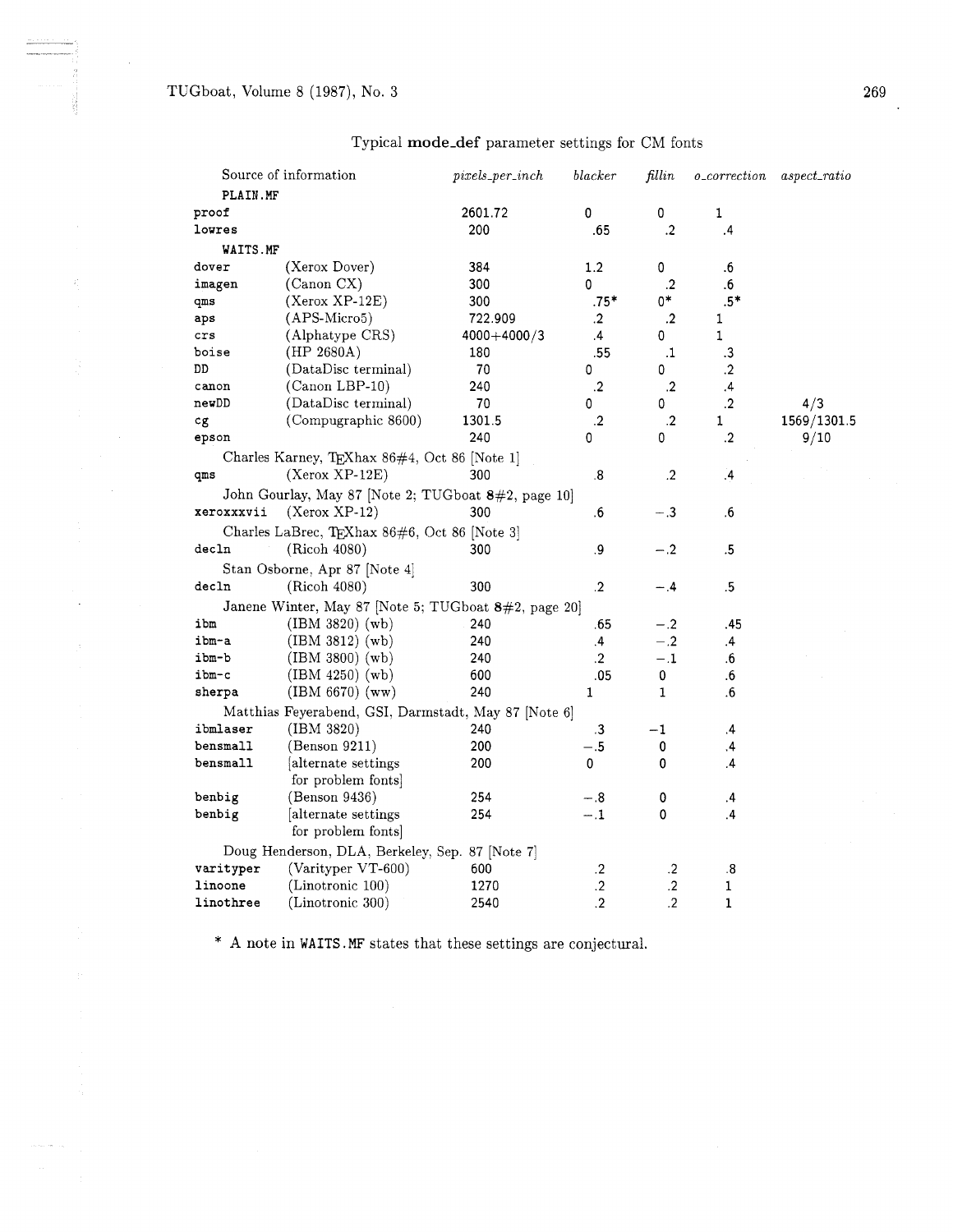## Typical mode-def parameter settings for CM fonts

|                                                 | Source of information                                | $pixels\_per\_inch$ | blacker         | fillin       | <i>o_correction</i> | $\emph{aspect\_ratio}$ |  |
|-------------------------------------------------|------------------------------------------------------|---------------------|-----------------|--------------|---------------------|------------------------|--|
| PLAIN.MF                                        |                                                      |                     |                 |              |                     |                        |  |
| proof                                           |                                                      | 2601.72             | 0               | $\,0$        | 1                   |                        |  |
| lowres                                          |                                                      | 200                 | .65             | $\cdot$      | $\cdot$             |                        |  |
| WAITS.MF                                        |                                                      |                     |                 |              |                     |                        |  |
| dover                                           | (Xerox Dover)                                        | 384                 | 1.2             | 0            | .6                  |                        |  |
| imagen                                          | (Canon CX)                                           | 300                 | 0               | $\cdot$ 2    | .6                  |                        |  |
| qms                                             | $(Xerox XP-12E)$                                     | 300                 | $.75*$          | $0*$         | $.5*$               |                        |  |
| aps                                             | $(APS-Micro5)$                                       | 722.909             | $.2\phantom{0}$ | $\cdot$      | 1                   |                        |  |
| crs                                             | (Alphatype CRS)                                      | $4000 + 4000/3$     | $\cdot$         | 0            | $\mathbf 1$         |                        |  |
| boise                                           | (HP 2680A)                                           | 180                 | .55             | $\cdot$ 1    | .3                  |                        |  |
| DD                                              | (DataDisc terminal)                                  | 70                  | 0               | 0            | .2                  |                        |  |
| canon                                           | (Canon LBP-10)                                       | 240                 | $\cdot$         | $\cdot$      | $\cdot$             |                        |  |
| newDD                                           | (DataDisc terminal)                                  | 70                  | 0               | 0            | $\cdot$             | 4/3                    |  |
| cg                                              | (Compugraphic 8600)                                  | 1301.5              | $\cdot$         | $\cdot$      | 1                   | 1569/1301.5            |  |
| epson                                           |                                                      | 240                 | 0               | 0            | $\cdot$             | 9/10                   |  |
|                                                 | Charles Karney, TEXhax 86#4, Oct 86 [Note 1]         |                     |                 |              |                     |                        |  |
| qms                                             | $(Xerox XP-12E)$                                     | 300                 | .8              | .2           | .4                  |                        |  |
|                                                 | John Gourlay, May 87 [Note 2; TUGboat 8#2, page 10]  |                     |                 |              |                     |                        |  |
| xeroxxxvii                                      | $(Xerox XP-12)$                                      | 300                 | .6              | $-.3$        | .6                  |                        |  |
|                                                 |                                                      |                     |                 |              |                     |                        |  |
| decln                                           | Charles LaBrec, TEXhax 86#6, Oct 86 [Note 3]         | 300                 | .9              | $-.2$        | .5                  |                        |  |
|                                                 | (Ricoh 4080)                                         |                     |                 |              |                     |                        |  |
|                                                 | Stan Osborne, Apr 87 [Note 4]                        |                     |                 |              |                     |                        |  |
| decIn                                           | (Ricoh 4080)                                         | 300                 | $\cdot$         | - 4          | $\overline{5}$      |                        |  |
|                                                 | Janene Winter, May 87 [Note 5; TUGboat 8#2, page 20] |                     |                 |              |                     |                        |  |
| ibm                                             | $(BM 3820)$ (wb)                                     | 240                 | .65             | $-.2$        | -45                 |                        |  |
| ibm-a                                           | $(BM 3812)$ (wb)                                     | 240                 | $\cdot$         | $-.2$        | $\cdot$             |                        |  |
| ibm-b                                           | $(IBM 3800)$ $(wb)$                                  | 240                 | .2              | $-.1$        | .6                  |                        |  |
| ibm-c                                           | $(HBM 4250)$ (wb)                                    | 600                 | .05             | 0            | .6                  |                        |  |
| sherpa                                          | $(BM 6670)$ (ww)                                     | 240                 | 1               | $\mathbf{1}$ | .6                  |                        |  |
|                                                 | Matthias Feyerabend, GSI, Darmstadt, May 87 [Note 6] |                     |                 |              |                     |                        |  |
| ibmlaser                                        | (IBM 3820)                                           | 240                 | .3              | $^{-1}$      | .4                  |                        |  |
| bensmall                                        | (Benson 9211)                                        | 200                 | $-.5$           | 0            | $\cdot$             |                        |  |
| bensmall                                        | alternate settings                                   | 200                 | 0               | 0            | .4                  |                        |  |
|                                                 | for problem fonts                                    |                     |                 |              |                     |                        |  |
| benbig                                          | (Benson 9436)                                        | 254                 | $-.8$           | 0            | .4                  |                        |  |
| benbig                                          | alternate settings                                   | 254                 | $-1$            | 0            | .4                  |                        |  |
|                                                 | for problem fonts                                    |                     |                 |              |                     |                        |  |
| Doug Henderson, DLA, Berkeley, Sep. 87 [Note 7] |                                                      |                     |                 |              |                     |                        |  |
| varityper                                       | (Varityper VT-600)                                   | 600                 | $\cdot$ .2      | $\cdot$      | $\cdot$ 8           |                        |  |
| linoone                                         | (Linotronic 100)                                     | 1270                | $.2\phantom{0}$ | $.2\,$       | 1                   |                        |  |
| linothree                                       | (Linotronic 300)                                     | 2540                | $\cdot$         | $\cdot$      | 1                   |                        |  |
|                                                 |                                                      |                     |                 |              |                     |                        |  |

 $^\ast\,$  A note in <code>WAITS</code> .<br>MF states that these settings are conjectural.